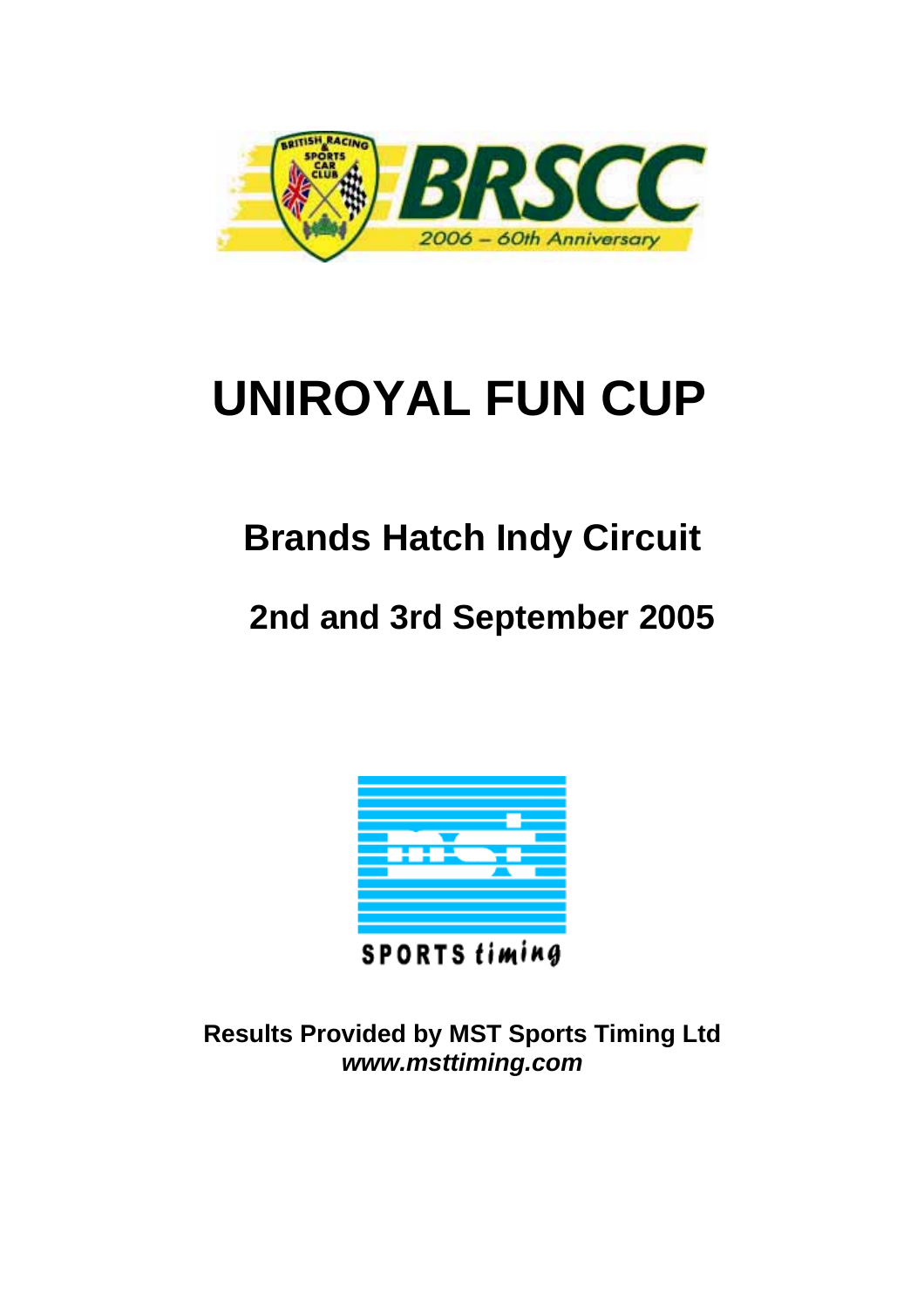#### **BRSCC LMA Euro Saloons QUALIFYING FOR RACE 1**

|    | POS NO CL |   | <b>DRIVER</b>          | NAT CAR                     | TIME     | LAPS | GAP    | MPH   |
|----|-----------|---|------------------------|-----------------------------|----------|------|--------|-------|
|    | 3         | A | <b>Mal DAVISON</b>     | Noble M12 GTR               | 50.445   | 16   |        | 85.56 |
| 2  | 25        | A | <b>Derek HALE</b>      | Honda Accord                | 50.701   | 16   | 0.256  | 85.13 |
| 3  | 30        | A | <b>Simon BLANCKLEY</b> | Honda Accord ST             | 50.823   | 15   | 0.378  | 84.93 |
| 4  | 84        | A | <b>Richard HAWKEN</b>  | Nissan Primera              | 51.042   | 17   | 0.597  | 84.56 |
| 5  |           | A | <b>John HAMMERSLEY</b> | <b>Vauxhall Cavalier ST</b> | 52.292   | 16   | 1.847  | 82.54 |
| 6  | 28        | A | <b>Tony SOPER</b>      | Alfa Romeo GTV              | 53.241   | 16   | 2.796  | 81.07 |
|    | 97        | A | <b>Martin JOHNSTON</b> | Mercedes 190 Evo 2          | 53.258   | 16   | 2.813  | 81.04 |
| 8  |           | C | <b>Simon TAYLOR</b>    | Honda Civic Type-R          | 54.797   | 16   | 4.352  | 78.77 |
| 9  | 15        | C | <b>Nigel AINGE</b>     | Honda Integra               | 55.982   | 16   | 5.537  | 77.10 |
| 10 | 99        | B | lan CRAIG              | BMW M3                      | 56.085   | 16   | 5.640  | 76.96 |
| 11 | 16        | A | <b>Neil CLARKE</b>     | Ford Sapphire Cosworth      | 56.131   | 15   | 5.686  | 76.89 |
| 12 | $12 \,$   | C | <b>David PIERCE</b>    | <b>MG TF</b>                | 56.199   | 14   | 5.754  | 76.80 |
| 13 | 50        | C | <b>Richard BUCKLEY</b> | Honda Integra               | 56.395   | 14   | 5.950  | 76.53 |
| 14 | 57        | C | <b>Jim MEPHAM</b>      | Renault Megane              | 56.459   | 15   | 6.014  | 76.45 |
| 15 | 36        | B | <b>Jason HOLMES</b>    | Rover Tomcat                | 56.593   | 16   | 6.148  | 76.27 |
| 16 | 9         | B | <b>David ROBERTS</b>   | Rover Tomcat                | 57.412   | 14   | 6.967  | 75.18 |
| 17 | 61        | C | Dan MODI               | Honda Integra Type R        | 58.601   | 13   | 8.156  | 73.65 |
| 18 | 60        | D | <b>Mark HAMMERSLEY</b> | <b>Ford Fiesta</b>          | 58.982   | 14   | 8.537  | 73.18 |
| 19 | 40        | Е | <b>Simon JACKSON</b>   | Vauxhall Nova Gsi           | 59.888   | 15   | 9.443  | 72.07 |
| 20 | 69        | D | <b>T MORGANBARRETT</b> | Volkswagen Golf GTi         | 1:03.984 | 13   | 13.539 | 67.46 |
|    |           |   |                        |                             |          |      |        |       |

**Car No,s 12 & 25 need transponders please. Weather : Cloudy / Dry These results are provisional until the conclusion of any judicial and technical matters.** Clerk of Course: Stewards: Timekeeper:

Brands Hatch Circuit Length = 1.1990 miles. Start: 09:00 End: 09:17

*Printed - 09:20 Saturday, 02 September 2006*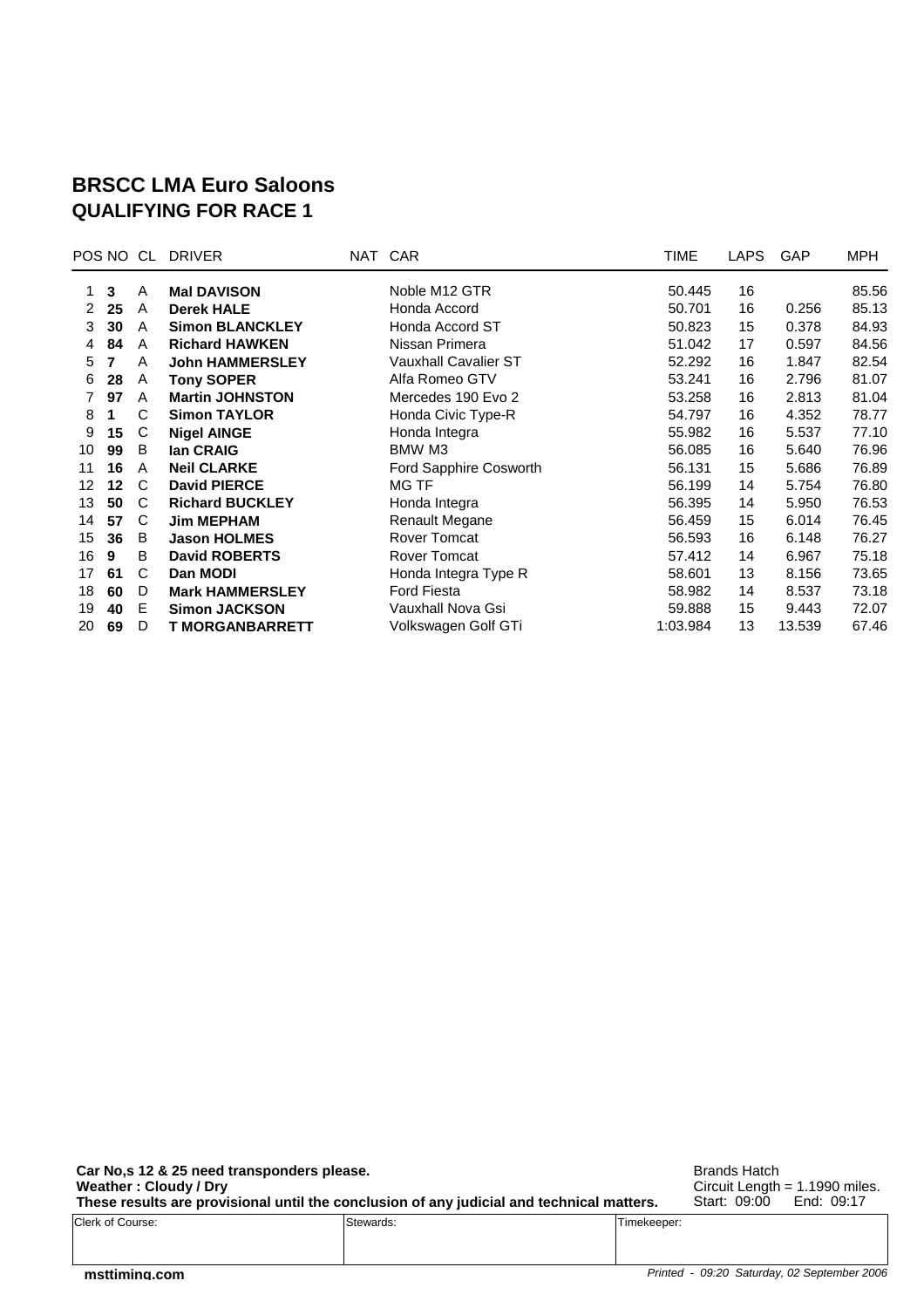#### **BRSCC LMA Euro Saloons LAP ANALYSIS - QUALIFYING RACE 1**

| 1                                       | <b>Simon TAYLOR</b>                                                                                           |                                                    |                                                |                                                |        |        | Honda Civic Type-R          |
|-----------------------------------------|---------------------------------------------------------------------------------------------------------------|----------------------------------------------------|------------------------------------------------|------------------------------------------------|--------|--------|-----------------------------|
| 1 -<br>$2 -$<br>$3 -$<br>$4 -$<br>$5 -$ | 1:29.192<br>6 -<br>59.164<br>$7 -$<br>56.937<br>$8 -$<br>56.029<br>$9 -$<br>3:30.458P<br>$10 -$               | 1:05.352<br>55.583<br>55.475<br>55.206<br>54.799   | $11 -$<br>$12 -$<br>$13 -$<br>$14 -$<br>$15 -$ | 54.797<br>55.319<br>59.677<br>55.846<br>54.886 | $16 -$ | 54.888 |                             |
| 3                                       | <b>Mal DAVISON</b>                                                                                            |                                                    |                                                |                                                |        |        | Noble M12 GTR               |
| 1 -<br>$2 -$<br>$3 -$<br>4 -<br>5 -     | 1:24.873<br>6 -<br>55.402<br>7 -<br>52.832<br>$8 -$<br>53.594<br>$9 -$<br>4:31.733P<br>$10 -$                 | 1:03.681<br>51.364<br>51.326<br>52.063<br>55.422   | $11 -$<br>$12 -$<br>$13 -$<br>$14 -$<br>$15 -$ | 51.281<br>51.061<br>54.430<br>51.414<br>57.139 | $16 -$ | 50.445 |                             |
| 7                                       | <b>John HAMMERSLEY</b>                                                                                        |                                                    |                                                |                                                |        |        | <b>Vauxhall Cavalier ST</b> |
| 1 -<br>$2 -$<br>$3 -$<br>4 -<br>5 -     | 1:18.888<br>$6 -$<br>56.503<br>$7 -$<br>54.632<br>$8 -$<br>55.351<br>$9 -$<br>4:12.032P<br>$10 -$             | 58.303<br>53.048<br>52.669<br>53.402<br>52.750     | $11 -$<br>$12 -$<br>$13 -$<br>$14 -$<br>$15 -$ | 53.065<br>52.859<br>52.292<br>53.655<br>52.835 | $16 -$ | 52.354 |                             |
| 9                                       | <b>David ROBERTS</b>                                                                                          |                                                    |                                                |                                                |        |        | <b>Rover Tomcat</b>         |
| 1 -<br>2 -<br>3 -<br>4 -<br>$5 -$       | 1:54.116<br>$6 -$<br>1:01.565<br>$7 -$<br>1:09.703<br>$8 -$<br>4:14.355P<br>$9 -$<br>1:10.283<br>$10 -$       | 58.990<br>58.810<br>58.935<br>58.724<br>57.575     | $11 -$<br>$12 -$<br>$13 -$<br>$14 -$           | 57.412<br>1:00.683<br>57.413<br>58.682         |        |        |                             |
| 12                                      | <b>David PIERCE</b>                                                                                           |                                                    |                                                |                                                |        |        | <b>MG TF</b>                |
| 2 -<br>$3 -$<br>4 -<br>$5 -$            | $1 - 1:55.017$<br>$6 -$<br>$7 -$<br>1:01.629<br>1:11.675<br>8 -<br>4:13.328P<br>$9 -$<br>1:12.638<br>$10 -$   | 59.385<br>57.790<br>57.532<br>57.088<br>57.611     | $11 -$<br>$12 -$<br>$13 -$<br>$14 -$           | 1:06.368<br>59.672<br>56.479<br>56.199         |        |        |                             |
| 15                                      | <b>Nigel AINGE</b>                                                                                            |                                                    |                                                |                                                |        |        | Honda Integra               |
| 1 -<br>2 -<br>$3 -$<br>4 -<br>5 -       | 1:34.578<br>6 -<br>1:00.447<br>7 -<br>59.242<br>$8 -$<br>59.743<br>9 -<br>3:24.435P<br>$10 -$                 | 1:05.247<br>1:00.007<br>58.411<br>56.649<br>56.465 | $11 -$<br>$12 -$<br>$13 -$<br>$14 -$<br>$15 -$ | 56.665<br>56.552<br>56.696<br>57.596<br>58.778 | $16 -$ | 55.982 |                             |
| 16                                      | <b>Neil CLARKE</b>                                                                                            |                                                    |                                                |                                                |        |        | Ford Sapphire Cosworth      |
| 2 -<br>$3 -$<br>$4 -$                   | 1 - 1:50.347<br>6 -<br>1:03.717<br>$7 -$<br>1:02.040<br>$8 -$<br>4:16.265P<br>$9 -$<br>5 - 1:04.354<br>$10 -$ | 57.460<br>57.064<br>57.662<br>57.007<br>57.142     | $11 -$<br>$12 -$<br>$13 -$<br>$14 -$<br>$15 -$ | 57.667<br>58.861<br>57.074<br>56.131<br>57.887 |        |        |                             |

**Car No,s 12 & 25 need transponders please. Weather : Cloudy / Dry**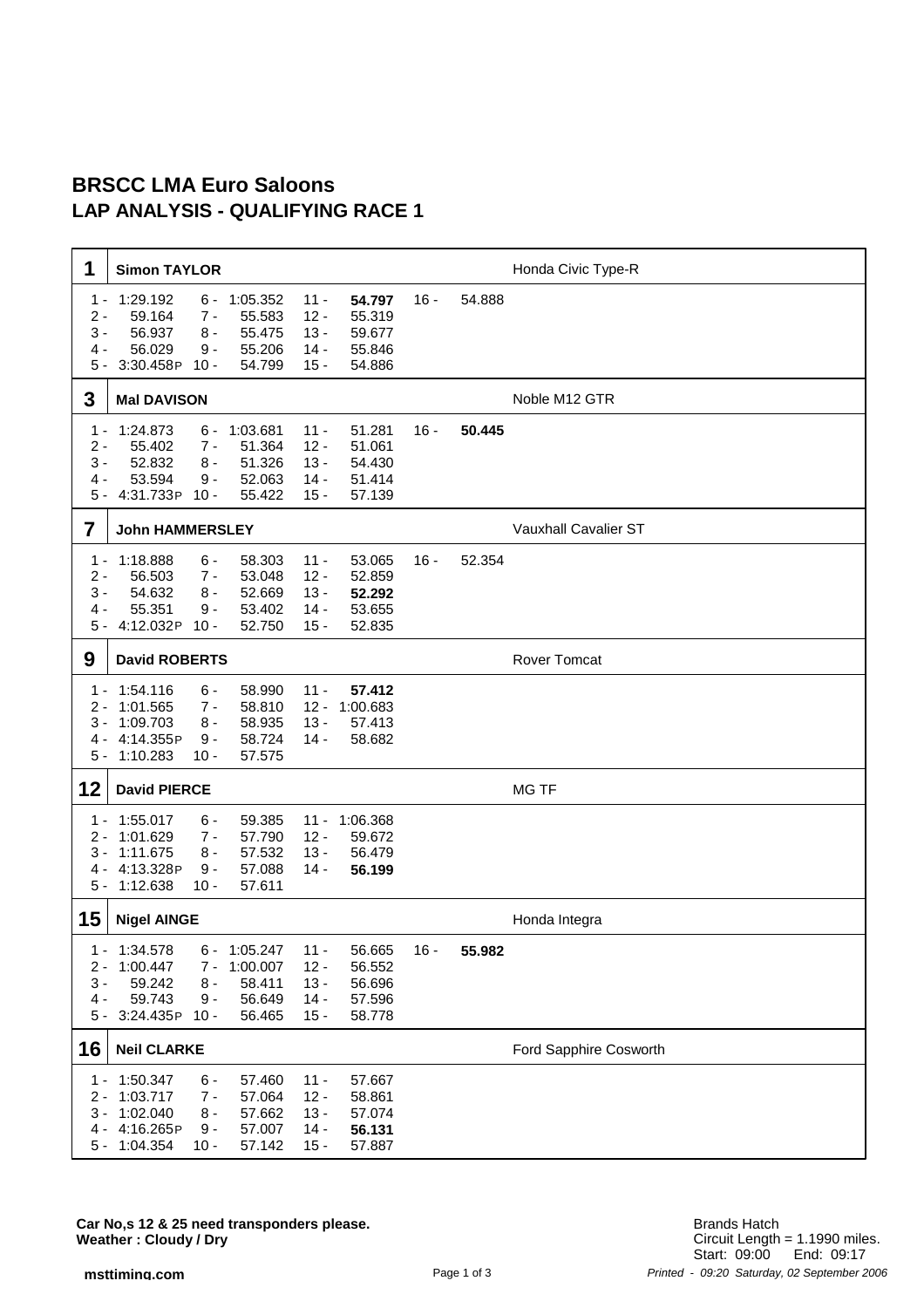#### **BRSCC LMA Euro Saloons LAP ANALYSIS - QUALIFYING RACE 1**

**(contd.)**

| 25                                    | <b>Derek HALE</b>                                                                                       |                                                                     |                                                |                                                        |        |        | Honda Accord          |
|---------------------------------------|---------------------------------------------------------------------------------------------------------|---------------------------------------------------------------------|------------------------------------------------|--------------------------------------------------------|--------|--------|-----------------------|
| $1 -$<br>$2 -$<br>$3 -$<br>4 -<br>5 - | 1:23.945<br>$6 -$<br>1:00.638<br>$7 -$<br>56.635<br>$8 -$<br>54.065<br>9 -<br>4:08.671P<br>$10 -$       | 59.965<br>53.627<br>54.274<br>52.014<br>51.690                      | $11 -$<br>$12 -$<br>$13 -$<br>$14 -$<br>$15 -$ | 50.799<br>50.879<br>50.736<br>50.701<br>51.194         | $16 -$ | 50.951 |                       |
| 28                                    | <b>Tony SOPER</b>                                                                                       |                                                                     |                                                |                                                        |        |        | Alfa Romeo GTV        |
| $1 -$<br>$2 -$<br>$3 -$<br>4 -<br>5 - | 1:52.000<br>6 -<br>59.340<br>$7 -$<br>55.729<br>$8 -$<br>54.770<br>9 -<br>3:20.039P<br>$10 -$           | 1:03.494<br>54.782<br>54.005<br>53.493<br>53.350                    | $11 -$<br>$12 -$<br>$13 -$<br>$14 -$<br>$15 -$ | 53.241<br>53.937<br>53.968<br>53.893<br>53.742         | $16 -$ | 53.640 |                       |
| 30                                    | <b>Simon BLANCKLEY</b>                                                                                  |                                                                     |                                                |                                                        |        |        | Honda Accord ST       |
| $1 -$<br>$2 -$<br>$3 -$<br>4 -<br>5 - | 1:14.314<br>$6 -$<br>52.917<br>$7 -$<br>54.662<br>$8 -$<br>56.887<br>9 -<br>4:08.879P<br>$10 -$         | 57.384<br>51.430<br>51.624<br>51.184<br>50.823                      | $11 -$<br>$12 -$<br>$13 -$<br>$14 -$<br>$15 -$ | 52.919<br>51.289<br>51.178<br>51.228<br>50.918         |        |        |                       |
| 36                                    | <b>Jason HOLMES</b>                                                                                     |                                                                     |                                                |                                                        |        |        | <b>Rover Tomcat</b>   |
| 1 -<br>2 -<br>3 -<br>4 -<br>5 -       | 1:32.817<br>6 -<br>1:01.093<br>$7 -$<br>1:03.875<br>8 -<br>59.714<br>9 -<br>3:22.673P<br>$10 -$         | 1:08.121<br>58.256<br>58.113<br>56.961<br>57.432                    | $11 -$<br>$12 -$<br>$13 -$<br>$14 -$<br>$15 -$ | 56.740<br>56.593<br>59.615<br>56.936<br>56.739         | 16 -   | 57.575 |                       |
| 40                                    | <b>Simon JACKSON</b>                                                                                    |                                                                     |                                                |                                                        |        |        | Vauxhall Nova Gsi     |
| 1 -<br>$2 -$<br>3 -<br>4 -<br>5 -     | 1:40.269<br>1:03.087<br>$7 -$<br>1:01.890<br>8 -<br>1:02.289<br>9 -<br>3:17.869P                        | $6 - 1:07.672$<br>1:01.261<br>1:02.138<br>1:00.539<br>10 - 1:01.816 | $11 -$<br>$12 -$<br>$13 -$<br>14 -<br>$15 -$   | 1:01.906<br>59.888<br>1:03.471<br>1:00.210<br>1:00.318 |        |        |                       |
| 50                                    | <b>Richard BUCKLEY</b>                                                                                  |                                                                     |                                                |                                                        |        |        | Honda Integra         |
| 1 -<br>2 -<br>3 -<br>4 -<br>$5 -$     | 1:45.292<br>$6 -$<br>1:06.386<br>$7 -$<br>1:04.667<br>8 -<br>4:17.779P<br>9 -<br>1:05.652<br>$10 -$     | 59.332<br>58.255<br>59.423<br>58.027<br>57.423                      | $11 -$<br>$12 -$<br>$13 -$<br>$14 -$           | 57.282<br>56.589<br>56.724<br>56.395                   |        |        |                       |
| 57                                    | <b>Jim MEPHAM</b>                                                                                       |                                                                     |                                                |                                                        |        |        | <b>Renault Megane</b> |
| 1 -<br>$2 -$<br>$3 -$<br>4 -<br>5 -   | 1:45.749<br>$6 -$<br>1:05.515<br>$7 -$<br>1:00.774<br>$8 -$<br>4:17.265P<br>$9 -$<br>1:06.601<br>$10 -$ | 58.059<br>58.672<br>57.555<br>57.461<br>57.395                      | $11 -$<br>$12 -$<br>$13 -$<br>$14 -$<br>$15 -$ | 58.004<br>57.790<br>56.632<br>56.459<br>57.651         |        |        |                       |

**Car No,s 12 & 25 need transponders please. Weather : Cloudy / Dry**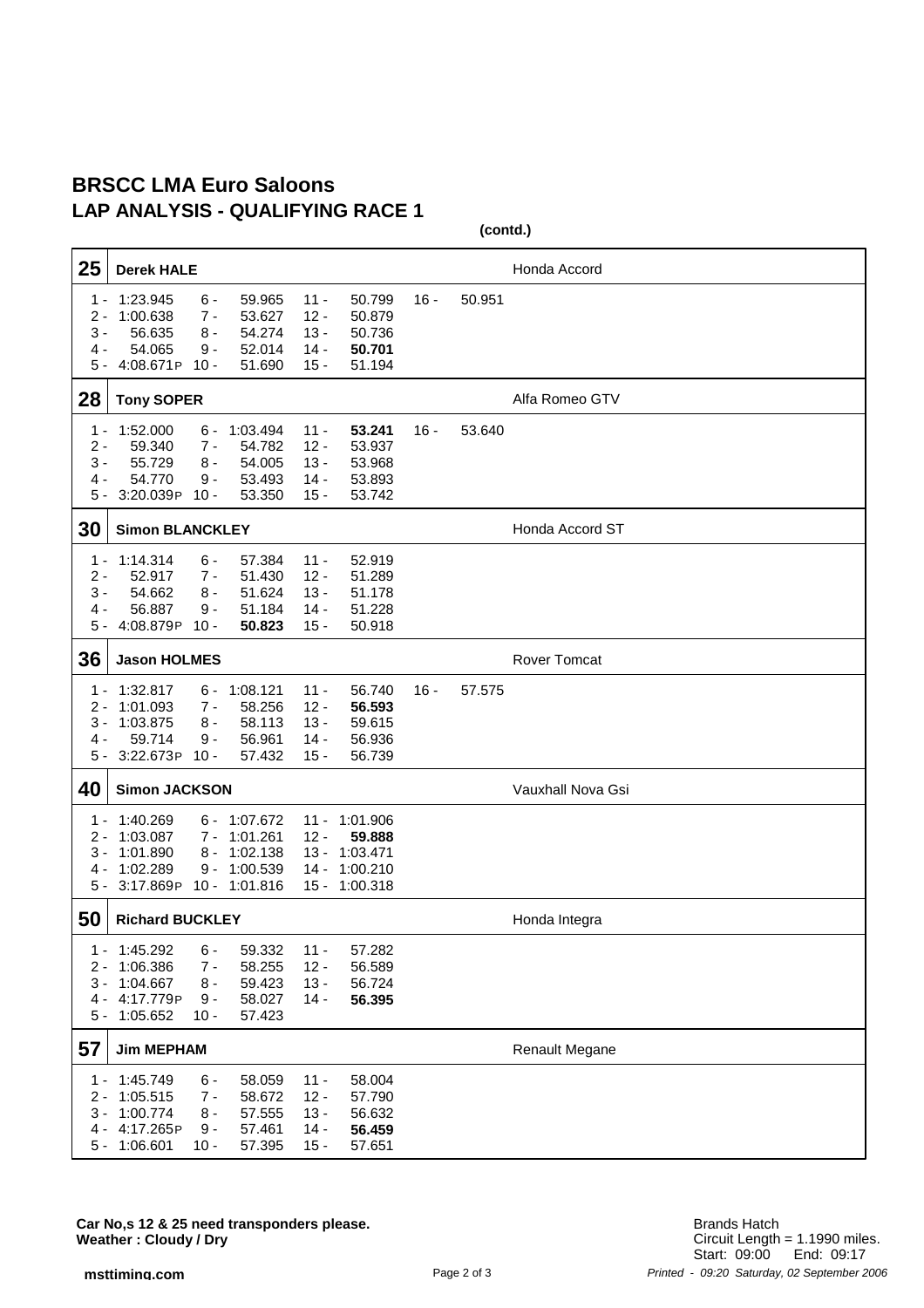#### **BRSCC LMA Euro Saloons LAP ANALYSIS - QUALIFYING RACE 1**

| 60                                | <b>Mark HAMMERSLEY</b>                                                                                                                                   |                                                                                                  |                  | <b>Ford Fiesta</b>   |
|-----------------------------------|----------------------------------------------------------------------------------------------------------------------------------------------------------|--------------------------------------------------------------------------------------------------|------------------|----------------------|
| 1 -<br>2 -<br>3 -<br>4 -<br>5 -   | 1:47.119<br>$6 - 1:00.637$<br>1:06.049<br>1:00.288<br>7 -<br>1:02.095<br>1:00.662<br>8 -<br>4:15.356P<br>1:01.135<br>9 -<br>1:05.537<br>59.441<br>$10 -$ | $11 -$<br>59.352<br>$12 -$<br>58,982<br>$13 -$<br>1:01.927<br>14 - 1:01.646                      |                  |                      |
| 61                                | Dan MODI                                                                                                                                                 |                                                                                                  |                  | Honda Integra Type R |
| $1 -$<br>2 -<br>3 -<br>4 -<br>5 - | 1:55.957<br>$6 - 1:00.452$<br>1:00.050<br>1:01.726<br>7 -<br>5:45.949P<br>8 -<br>59.107<br>1:07.818<br>59.871<br>9 -<br>1:00.999<br>10 - 1:01.946        | $11 -$<br>59.547<br>$12 -$<br>58.601<br>13 - 1:00.773                                            |                  |                      |
| 69                                | <b>T MORGANBARRETT</b>                                                                                                                                   |                                                                                                  |                  | Volkswagen Golf GTi  |
| $1 -$<br>2 -<br>3 -<br>4 -<br>5 - | 1:51.463<br>$6 - 1:06.906$<br>1:14.229<br>7 - 1:05.737<br>1:08.358<br>8 - 1:04.364<br>3:35.026P<br>$9 - 1:03.984$<br>1:15.995<br>10 - 1:04.240           | 11 - 1:04.389<br>1:04.168<br>$12 -$<br>13 - 1:04.172                                             |                  |                      |
| 84                                | <b>Richard HAWKEN</b>                                                                                                                                    |                                                                                                  |                  | Nissan Primera       |
| $1 -$<br>2 -<br>3 -<br>4 -<br>5 - | 1:42.373<br>1:00.255<br>6 -<br>54.306<br>52.838<br>7 -<br>54.025<br>8 -<br>51.709<br>53.849<br>9 -<br>51.042<br>3:30.365P<br>$10 -$<br>51.143            | $11 -$<br>52.360<br>$12 -$<br>51.672<br>$13 -$<br>52.276<br>52.225<br>14 -<br>$15 -$<br>51.655   | $16 -$<br>$17 -$ | 52.183<br>52.044     |
| 97                                | <b>Martin JOHNSTON</b>                                                                                                                                   |                                                                                                  |                  | Mercedes 190 Evo 2   |
| 1 -<br>2 -<br>3 -<br>4 -<br>5 -   | 1:47.301<br>1:02.917<br>6 -<br>1:04.310<br>$7 -$<br>55.876<br>57.445<br>53.754<br>8 -<br>56.544<br>9 -<br>53.905<br>3:17.849P<br>$10 -$<br>53.649        | 53.891<br>$11 -$<br>$12 -$<br>53.746<br>$13 -$<br>53.552<br>$14 -$<br>53.552<br>15 -<br>54.935   | $16 -$           | 53.258               |
| 99                                | lan CRAIG                                                                                                                                                |                                                                                                  |                  | BMW M3               |
| 1 -<br>2 -<br>3 -<br>4 -<br>5 -   | 1:35.351<br>1:04.854<br>6 -<br>1:01.215<br>57.379<br>7 -<br>58.350<br>8 -<br>58.219<br>58.237<br>9 -<br>56.265<br>3:23.376P<br>56.841<br>$10 -$          | $11 -$<br>56.206<br>$12 -$<br>56.464<br>$13 -$<br>56.706<br>$14 -$<br>56.935<br>$15 -$<br>56.085 | $16 -$           | 59.041               |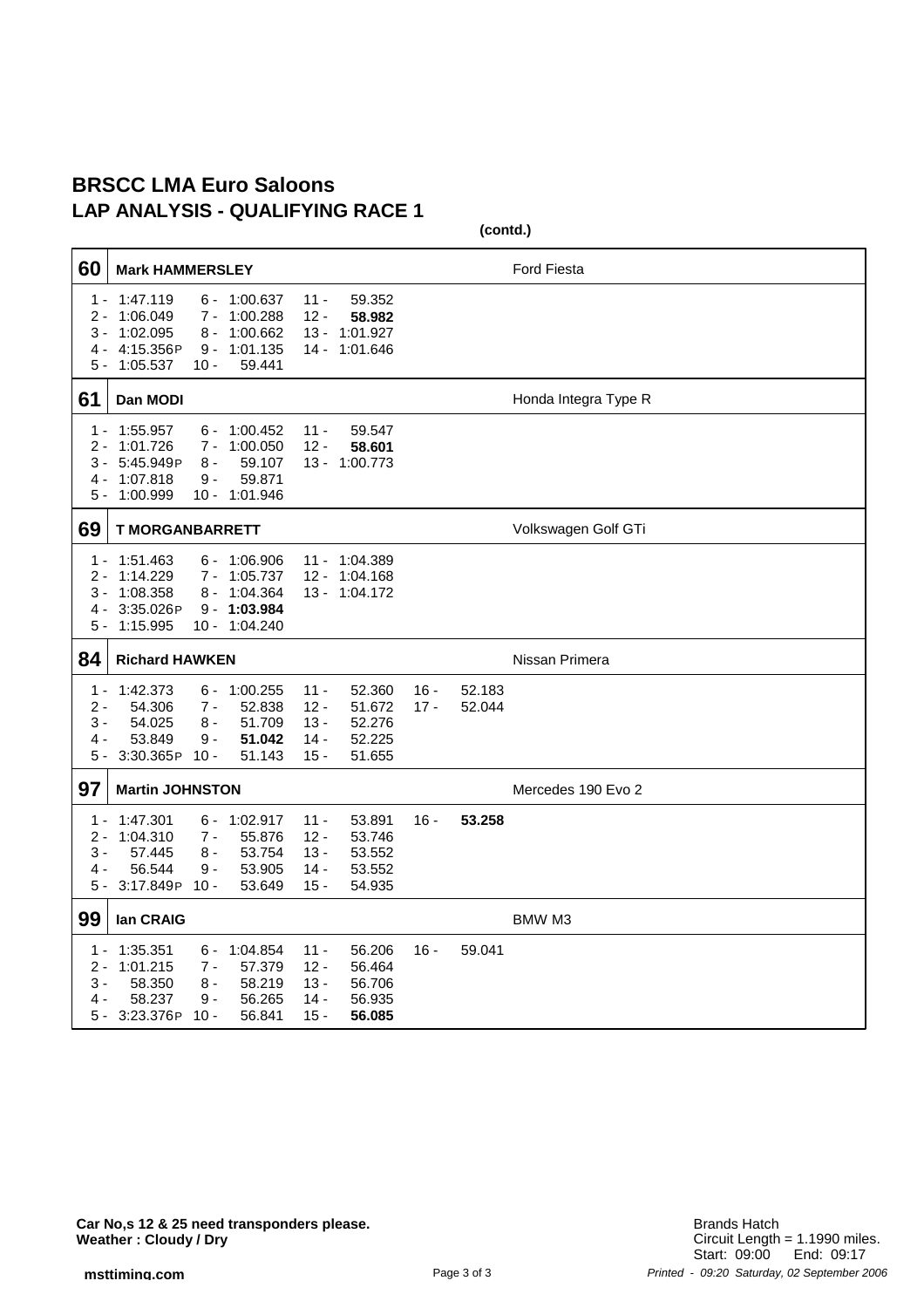#### **BRSCC LMA Euro Saloons GRID FOR RACE 1**

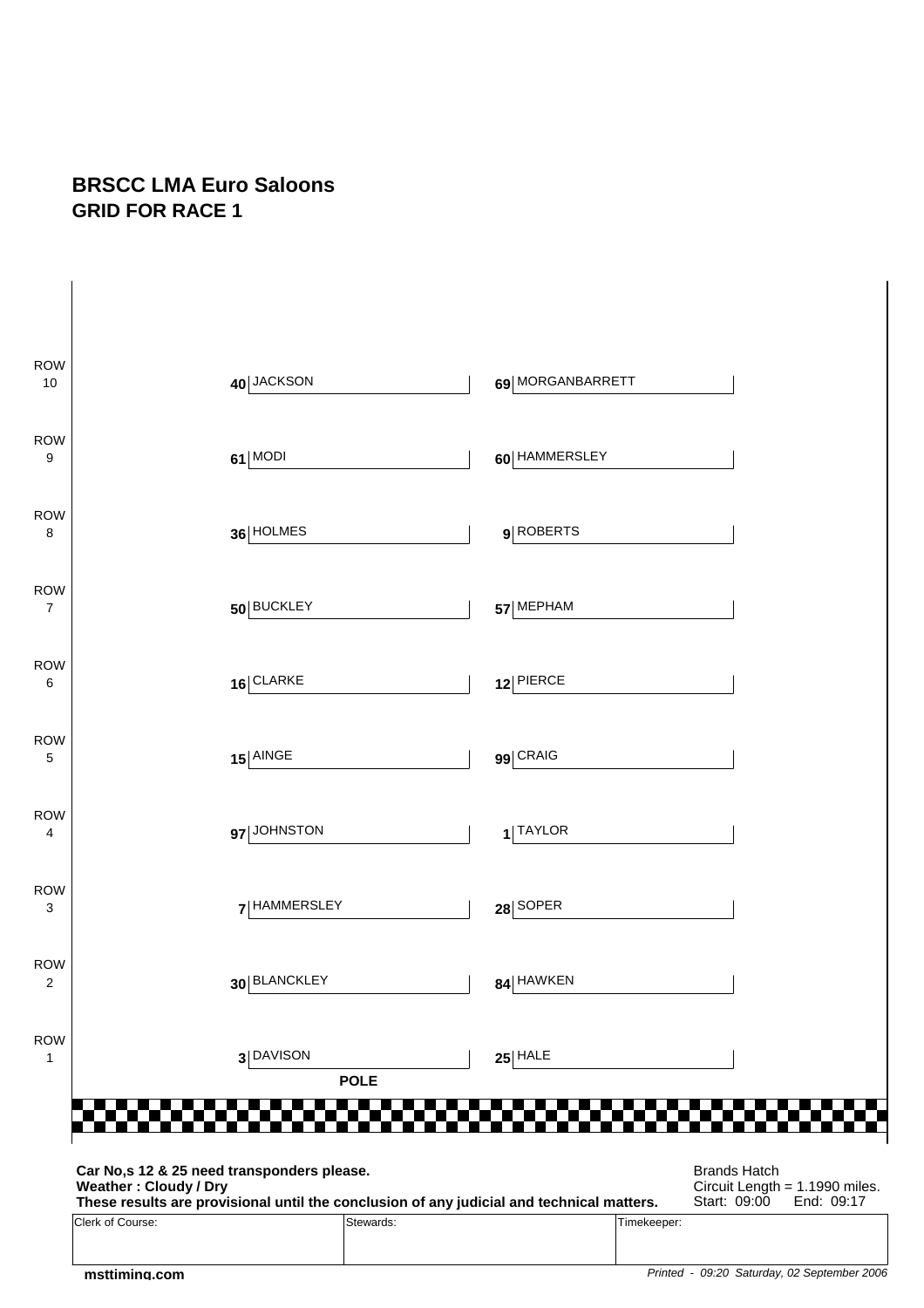#### **BRSCC LMA Euro Saloons PROVISIONAL RESULT - RACE 1**

|    |              | <b>DRIVER</b>           |                        | <b>TIME</b>                   | LAPS           | GAP                                                                                                                                                                                                                                                                                                        | <b>MPH</b> | <b>BEST</b>                                              |
|----|--------------|-------------------------|------------------------|-------------------------------|----------------|------------------------------------------------------------------------------------------------------------------------------------------------------------------------------------------------------------------------------------------------------------------------------------------------------------|------------|----------------------------------------------------------|
| 30 | A            | <b>Simon BLANCKLEY</b>  | Honda Accord ST        |                               | 24             |                                                                                                                                                                                                                                                                                                            | 83.89      | 50.625                                                   |
| 25 | A            | <b>Derek HALE</b>       | Honda Accord           |                               | 24             | 0.174                                                                                                                                                                                                                                                                                                      | 83.88      | 50.488                                                   |
| 3  | A            | <b>Mal DAVISON</b>      | Noble M12 GTR          |                               | 24             | 7.855                                                                                                                                                                                                                                                                                                      | 83.36      | 50.578                                                   |
| 84 | A            | <b>Richard HAWKEN</b>   | Nissan Primera         |                               | 24             | 10.785                                                                                                                                                                                                                                                                                                     | 83.16      | 50.715                                                   |
| 7  | A            | <b>John HAMMERSLEY</b>  | Vauxhall Cavalier ST   |                               | 23             | 1 LAP                                                                                                                                                                                                                                                                                                      | 79.45      | 53.027                                                   |
| 28 | Α            | <b>Tony SOPER</b>       | Alfa Romeo GTV         |                               | 23             | 1 LAP                                                                                                                                                                                                                                                                                                      | 79.03      | 53.541                                                   |
| 97 | A            | <b>Martin JOHNSTON</b>  | Mercedes 190 Evo 2     |                               | 23             | 1 LAP                                                                                                                                                                                                                                                                                                      | 78.63      | 52.855                                                   |
| 1  | C            | <b>Simon TAYLOR</b>     | Honda Civic Type-R     |                               | 22             | 2 LAPS                                                                                                                                                                                                                                                                                                     | 76.63      | 54.886                                                   |
| 16 | A            | <b>Neil CLARKE</b>      | Ford Sapphire Cosworth |                               | 22             | 2 LAPS                                                                                                                                                                                                                                                                                                     | 76.41      | 55.570                                                   |
| 15 | C            | <b>Nigel AINGE</b>      | Honda Integra          |                               | 22             | 2 LAPS                                                                                                                                                                                                                                                                                                     | 76.36      | 55.416                                                   |
| 50 | C            | <b>Richard BUCKLEY</b>  | Honda Integra          |                               | 22             | 2 LAPS                                                                                                                                                                                                                                                                                                     | 75.15      | 55.864                                                   |
| 36 | B            | <b>Jason HOLMES</b>     | <b>Rover Tomcat</b>    |                               | 22             | 2 LAPS                                                                                                                                                                                                                                                                                                     | 74.11      | 56.537                                                   |
| 99 | B            | lan CRAIG               | BMW M3                 |                               | 22             | 2 LAPS                                                                                                                                                                                                                                                                                                     | 73.65      | 57.498                                                   |
| 61 | C            | Dan MODI                | Honda Integra Type R   |                               | 21             | 3 LAPS                                                                                                                                                                                                                                                                                                     | 71.67      | 57.945                                                   |
| 40 | Е            | <b>Simon JACKSON</b>    | Vauxhall Nova Gsi      |                               | 21             | 3 LAPS                                                                                                                                                                                                                                                                                                     | 71.17      | 59.153                                                   |
| 60 | D            | <b>Mark HAMMERSLEY</b>  | <b>Ford Fiesta</b>     |                               | 21             | 3 LAPS                                                                                                                                                                                                                                                                                                     | 71.13      | 59.390                                                   |
| 69 | D            | <b>T MORGAN-BARRETT</b> | Volkswagen Golf GTi    |                               | 20             | 4 LAPS                                                                                                                                                                                                                                                                                                     | 66.66      | 1:03.638                                                 |
|    |              |                         | <b>NOT CLASSIFIED</b>  |                               |                |                                                                                                                                                                                                                                                                                                            |            |                                                          |
| 9  | B            | <b>David ROBERTS</b>    | <b>Rover Tomcat</b>    |                               | 13             | D.N.F.                                                                                                                                                                                                                                                                                                     | 74.81      | 56.575                                                   |
| 12 | C            | <b>David PIERCE</b>     | <b>MG TF</b>           |                               | 6              | D.N.F.                                                                                                                                                                                                                                                                                                     | 75.92      | 55.710                                                   |
|    |              |                         | <b>FASTEST LAP</b>     |                               |                |                                                                                                                                                                                                                                                                                                            |            |                                                          |
|    | $\mathsf{A}$ | <b>Derek HALE</b>       | Honda Accord           |                               |                |                                                                                                                                                                                                                                                                                                            |            | 137.58kph                                                |
| 1  |              | <b>Simon TAYLOR</b>     |                        |                               | $\overline{7}$ |                                                                                                                                                                                                                                                                                                            |            | 126.56kph                                                |
| 36 | B            | <b>Jason HOLMES</b>     | Rover Tomcat           |                               | 11             |                                                                                                                                                                                                                                                                                                            |            | 122.86kph                                                |
| 40 |              | <b>Simon JACKSON</b>    | Vauxhall Nova Gsi      |                               | 16             |                                                                                                                                                                                                                                                                                                            |            | 117.43kph                                                |
| 60 | D            | <b>Mark HAMMERSLEY</b>  | <b>Ford Fiesta</b>     |                               | 9              |                                                                                                                                                                                                                                                                                                            |            | 116.96kph                                                |
|    | 25           | POS NO CL<br>C<br>Е     |                        | NAT CAR<br>Honda Civic Type-R |                | 20:35.657<br>20:35.831<br>20:43.512<br>20:46.442<br>20:50.377<br>20:56.959<br>21:03.436<br>20:39.997<br>20:43.547<br>20:44.432<br>21:04.496<br>21:22.202<br>21:30.259<br>21:05.630<br>21:14.466<br>21:15.213<br>21:35.952<br>12:30.987<br>5:42.011<br>19<br>50.488<br>54.886<br>56.537<br>59.153<br>59.390 |            | 85.49mph<br>78.64mph<br>76.34mph<br>72.97mph<br>72.67mph |

**Weather : Cloudy / Dry**

Brands Hatch Circuit Length = 1.1990 miles. Start: 11:13 End: 11:33

| These results are provisional until the conclusion of any judicial and technical matters. |           |             | Start: 11:13 | End: 11:33 |
|-------------------------------------------------------------------------------------------|-----------|-------------|--------------|------------|
| Clerk of Course:                                                                          | Stewards: | Timekeeper: |              |            |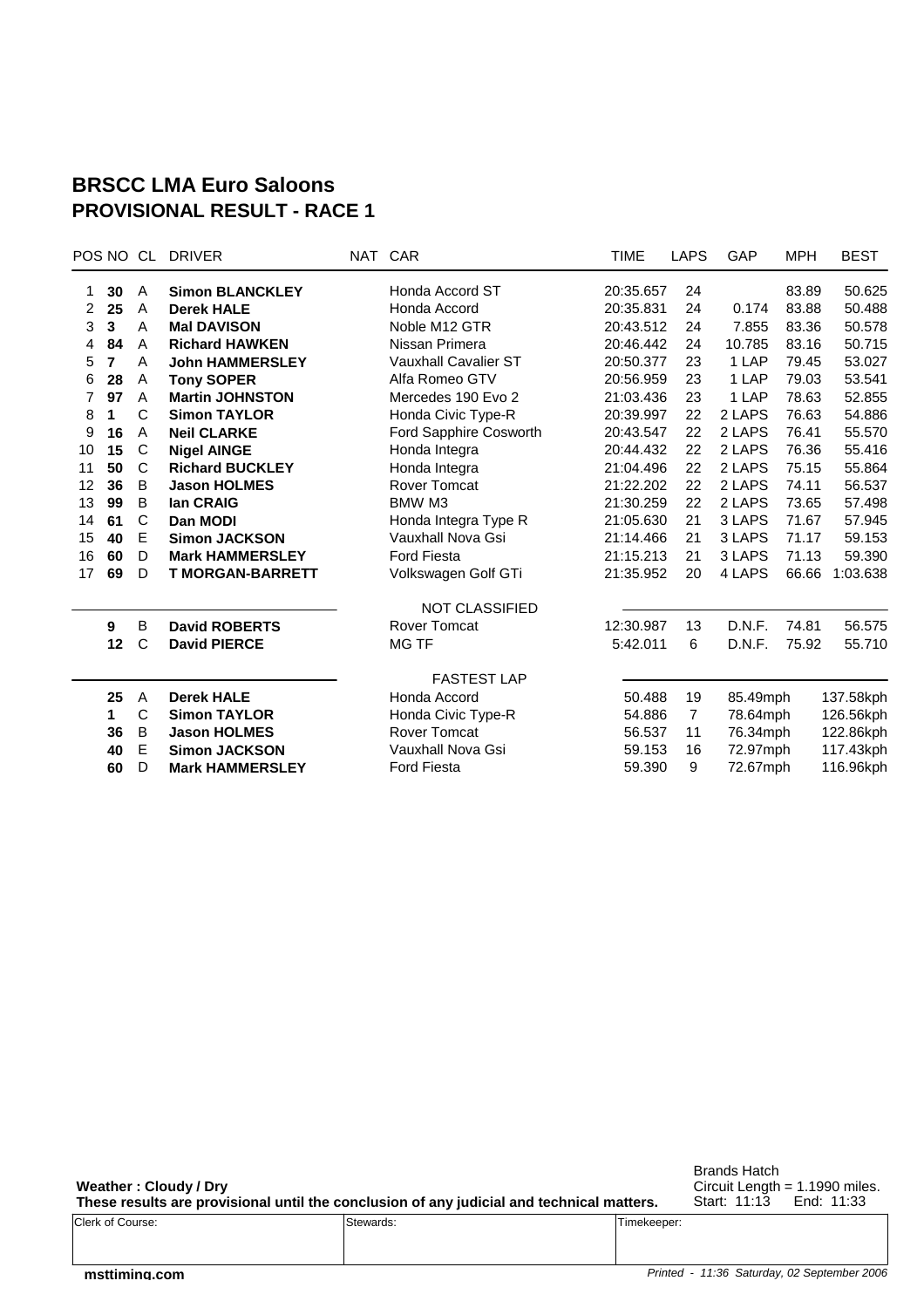| Lap 1                                                                                                                                                                                      |                                                                                                                                                                                                                                                                                                        | Lap <sub>2</sub>                                                                                                                                               |                                                                                                                                               |                                                                                                                                                                                                                       |                                                                                                                                                              | Lap <sub>3</sub>                                                                                                                    |                                                                                                                                                                                                                                |                                                                                                                                       | Lap <sub>4</sub>                                                                                                                     |                                                                                                                                                                                                             |                                                                                                                                             | Lap 5                                                                                                                                                               |                                                                                                                                                                                                    |  |
|--------------------------------------------------------------------------------------------------------------------------------------------------------------------------------------------|--------------------------------------------------------------------------------------------------------------------------------------------------------------------------------------------------------------------------------------------------------------------------------------------------------|----------------------------------------------------------------------------------------------------------------------------------------------------------------|-----------------------------------------------------------------------------------------------------------------------------------------------|-----------------------------------------------------------------------------------------------------------------------------------------------------------------------------------------------------------------------|--------------------------------------------------------------------------------------------------------------------------------------------------------------|-------------------------------------------------------------------------------------------------------------------------------------|--------------------------------------------------------------------------------------------------------------------------------------------------------------------------------------------------------------------------------|---------------------------------------------------------------------------------------------------------------------------------------|--------------------------------------------------------------------------------------------------------------------------------------|-------------------------------------------------------------------------------------------------------------------------------------------------------------------------------------------------------------|---------------------------------------------------------------------------------------------------------------------------------------------|---------------------------------------------------------------------------------------------------------------------------------------------------------------------|----------------------------------------------------------------------------------------------------------------------------------------------------------------------------------------------------|--|
| No<br>Behind                                                                                                                                                                               | Laptime                                                                                                                                                                                                                                                                                                | No                                                                                                                                                             |                                                                                                                                               | Behind Laptime                                                                                                                                                                                                        | No                                                                                                                                                           | Behind                                                                                                                              | Laptime                                                                                                                                                                                                                        | No                                                                                                                                    |                                                                                                                                      | Behind Laptime                                                                                                                                                                                              | No                                                                                                                                          | Behind                                                                                                                                                              | Laptime                                                                                                                                                                                            |  |
| $\mathbf{3}$<br>30<br>0.786<br>25<br>1.349<br>84<br>1.850<br>$\overline{7}$<br>2.253<br>28<br>3.925<br>$\mathbf{1}$<br>12<br>99<br>16<br>97<br>15<br>50<br>36<br>9<br>60<br>40<br>61<br>69 | 54.700<br>55.486<br>56.049<br>56.550<br>56.953<br>58.625<br>5.794 1:00.494<br>7.077 1:01.777<br>7.220 1:01.920<br>7.622 1:02.322<br>7.662 1:02.362<br>8.927 1:03.627<br>9.724 1:04.424<br>9.949 1:04.649<br>9.953 1:04.653<br>12.098 1:06.798<br>12.229 1:06.929<br>13.031 1:07.731<br>15.741 1:10.441 | $\ensuremath{\mathsf{3}}$<br>$30\,$<br>25<br>84<br>$\overline{7}$<br>28<br>$\mathbf{1}$<br>97<br>12<br>16<br>99<br>15<br>50<br>9<br>36<br>40<br>60<br>61<br>69 | 0.692<br>0.998<br>1.474<br>4.232<br>6.612<br>10.666<br>11.036<br>11.508<br>13.945<br>14.912<br>14.917<br>15.434<br>15.936<br>16.168<br>21.178 | 51.556<br>51.462<br>51.205<br>51.180<br>53.535<br>54.243<br>56.428<br>54.930<br>55.987<br>57.879<br>59.248<br>57.546<br>57.266<br>57.539<br>57.775<br>20.952 1:00.279<br>20.997 1:00.455<br>59.703<br>28.334 1:04.149 | $\ensuremath{\mathsf{3}}$<br>30<br>25<br>84<br>$\overline{7}$<br>28<br>97<br>$\overline{1}$<br>12<br>16<br>15<br>50<br>99<br>9<br>36<br>40<br>60<br>61<br>69 | 0.739<br>1.081<br>2.121<br>7.292<br>9.971<br>15.071<br>16.426<br>17.082<br>19.435<br>21.101<br>22.305<br>22.876<br>23.265<br>23.426 | 50.578<br>50.625<br>50.661<br>51.225<br>53.638<br>53.937<br>54.613<br>56.338<br>56.152<br>56.068<br>56.762<br>57.449<br>58.542<br>57.907<br>57.836<br>31.788 1:01.414<br>31.886 1:01.467<br>31.988 1:01.388<br>41.394 1:03.638 | $\sqrt{3}$<br>30<br>25<br>84<br>$\overline{7}$<br>28<br>97<br>$\mathbf{1}$<br>12<br>16<br>15<br>50<br>9<br>36<br>99<br>40<br>61<br>60 | 0.528<br>0.767<br>1.816<br>9.290<br>12.247<br>17.826<br>20.494<br>22.113<br>24.228<br>26.037<br>26.904<br>28.722<br>29.044<br>29.874 | 51.265<br>51.054<br>50.951<br>50.960<br>53.263<br>53.541<br>54.020<br>55.333<br>56.296<br>56.058<br>56.201<br>55.864<br>56.722<br>56.883<br>58.263<br>40.992 1:00.469<br>41.343 1:00.620<br>41.871 1:01.250 | $\sqrt{3}$<br>30<br>25<br>84<br>69<br>$\overline{7}$<br>28<br>97<br>$\mathbf{1}$<br>12<br>16<br>15<br>50<br>9<br>36<br>99<br>40<br>61<br>60 | 0.444<br>0.700<br>1.113<br>10.418<br>14.134<br>20.635<br>24.076<br>26.303<br>28.372<br>29.554<br>31.371<br>33.599<br>33.798<br>35.528<br>49.051<br>49.166<br>49.588 | 51.899<br>51.815<br>51.832<br>51.196<br>1 LAP 1:04.412<br>53.027<br>53.786<br>54.708<br>55.481<br>56.089<br>56.043<br>55.416<br>56.366<br>56.776<br>56.653<br>57.553<br>59.958<br>59.722<br>59.616 |  |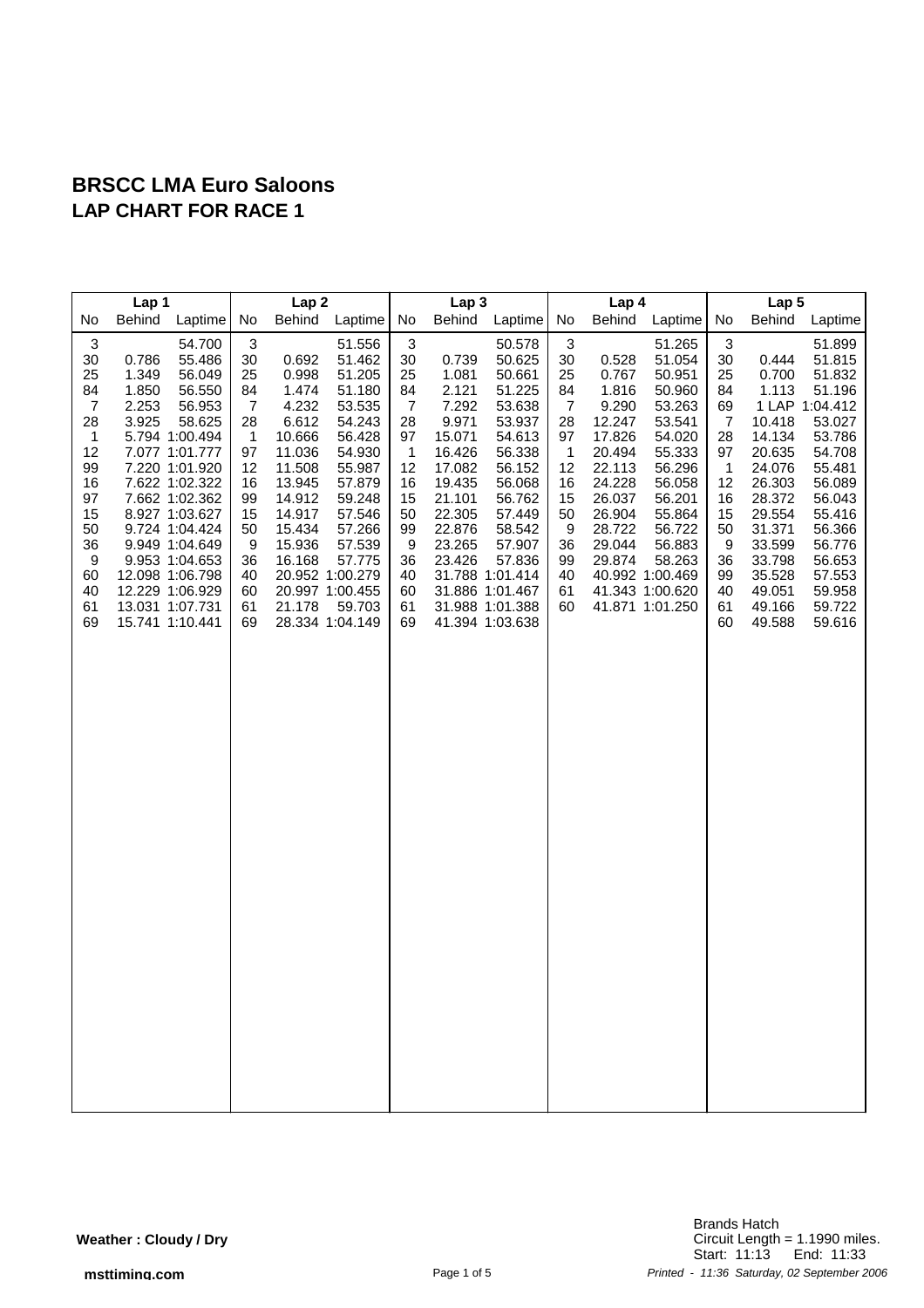|                                                                                                                | Lap <sub>6</sub>                                                                                                                      |                                                                                                                                                                      | Lap <sub>7</sub>                                                                                                                                       |                                                                                                                             |                                                                                                                                                                                                                  |                                                                                                                                   | Lap <sub>8</sub>                                                                                                                    |                                                                                                                                                                                        |                                                                                                         | Lap <sub>9</sub>                                                                    |                                                                                                                                                                          | Lap10                                                                                          |                                                                                                                                 |                                                                                                                                                                                         |
|----------------------------------------------------------------------------------------------------------------|---------------------------------------------------------------------------------------------------------------------------------------|----------------------------------------------------------------------------------------------------------------------------------------------------------------------|--------------------------------------------------------------------------------------------------------------------------------------------------------|-----------------------------------------------------------------------------------------------------------------------------|------------------------------------------------------------------------------------------------------------------------------------------------------------------------------------------------------------------|-----------------------------------------------------------------------------------------------------------------------------------|-------------------------------------------------------------------------------------------------------------------------------------|----------------------------------------------------------------------------------------------------------------------------------------------------------------------------------------|---------------------------------------------------------------------------------------------------------|-------------------------------------------------------------------------------------|--------------------------------------------------------------------------------------------------------------------------------------------------------------------------|------------------------------------------------------------------------------------------------|---------------------------------------------------------------------------------------------------------------------------------|-----------------------------------------------------------------------------------------------------------------------------------------------------------------------------------------|
| No                                                                                                             | <b>Behind</b>                                                                                                                         | Laptime                                                                                                                                                              | No                                                                                                                                                     | Behind                                                                                                                      | Laptime                                                                                                                                                                                                          | No                                                                                                                                | <b>Behind</b>                                                                                                                       | Laptime                                                                                                                                                                                | No                                                                                                      | <b>Behind</b>                                                                       | Laptime                                                                                                                                                                  | No                                                                                             | Behind                                                                                                                          | Laptime                                                                                                                                                                                 |
| $\sqrt{3}$<br>30<br>25<br>84<br>$\overline{7}$<br>69<br>28<br>97<br>1<br>12<br>16<br>15<br>50<br>9<br>36<br>99 | 0.488<br>0.663<br>1.210<br>13.439<br>16.572<br>23.710<br>28.179<br>30.876<br>33.164<br>34.361<br>36.557<br>39.037<br>39.222<br>41.960 | 51.137<br>51.181<br>51.100<br>51.234<br>54.158<br>1 LAP 1:03.651<br>53.575<br>54.212<br>55.240<br>55.710<br>55.929<br>55.944<br>56.323<br>56.575<br>56.561<br>57.569 | $\ensuremath{\mathsf{3}}$<br>30<br>25<br>84<br>40<br>61<br>60<br>$\overline{7}$<br>28<br>97<br>69<br>$\overline{1}$<br>16<br>15<br>50<br>9<br>36<br>99 | 0.725<br>0.801<br>1.215<br>14.848<br>18.826<br>25.994<br>31.084<br>37.334<br>38.104<br>41.650<br>43.760<br>43.866<br>47.477 | 51.981<br>52.218<br>52.119<br>51.986<br>1 LAP 1:00.792<br>1 LAP 1:00.903<br>1 LAP 1:00.835<br>53.390<br>54.235<br>54.265<br>1 LAP 1:04.242<br>54.886<br>56.151<br>55.724<br>57.074<br>56.704<br>56.625<br>57.498 | $\ensuremath{\mathsf{3}}$<br>30<br>25<br>84<br>40<br>61<br>60<br>7<br>28<br>97<br>$\mathbf{1}$<br>69<br>16<br>15<br>50<br>9<br>36 | 0.568<br>0.991<br>1.564<br>1 LAP<br>1 LAP<br>18.518<br>22.252<br>29.180<br>36.238<br>42.479<br>43.286<br>47.275<br>49.724<br>49.932 | 50.861<br>50.704<br>51.051<br>51.210<br>59.837<br>59.783<br>1 LAP 1:00.303<br>54.531<br>54.287<br>54.047<br>56.015<br>1 LAP 1:05.113<br>56.006<br>56.043<br>56.486<br>56.825<br>56.927 | 3<br>30<br>25<br>84<br>99<br>$\overline{7}$<br>40<br>61<br>28<br>60<br>97<br>$\overline{1}$<br>16<br>15 | 0.546<br>0.634<br>1.170<br>21.620<br>24.834<br>31.811<br>40.672<br>47.315<br>48.690 | 51.285<br>51.263<br>50.928<br>50.891<br>1 LAP 1:01.143<br>54.387<br>1 LAP 1:00.203<br>1 LAP 1:00.102<br>53.867<br>1 LAP 1:00.226<br>53.916<br>55.719<br>56.121<br>56.689 | 3<br>50<br>30<br>25<br>84<br>9<br>69<br>36<br>99<br>7<br>28<br>61<br>40<br>60<br>97<br>1<br>16 | 1 LAP<br>0.341<br>0.626<br>1.403<br>1 LAP<br>1 LAP<br>1 LAP<br>22.731<br>26.344<br>1 LAP<br>1 LAP<br>33.410<br>43.357<br>50.773 | 52.548<br>56.710<br>52.343<br>52.540<br>52.781<br>57.891<br>2 LAPS 1:06.279<br>58.032<br>58.051<br>53.659<br>54.058<br>59.740<br>1 LAP 1:00.040<br>59.390<br>54.147<br>55.233<br>56.006 |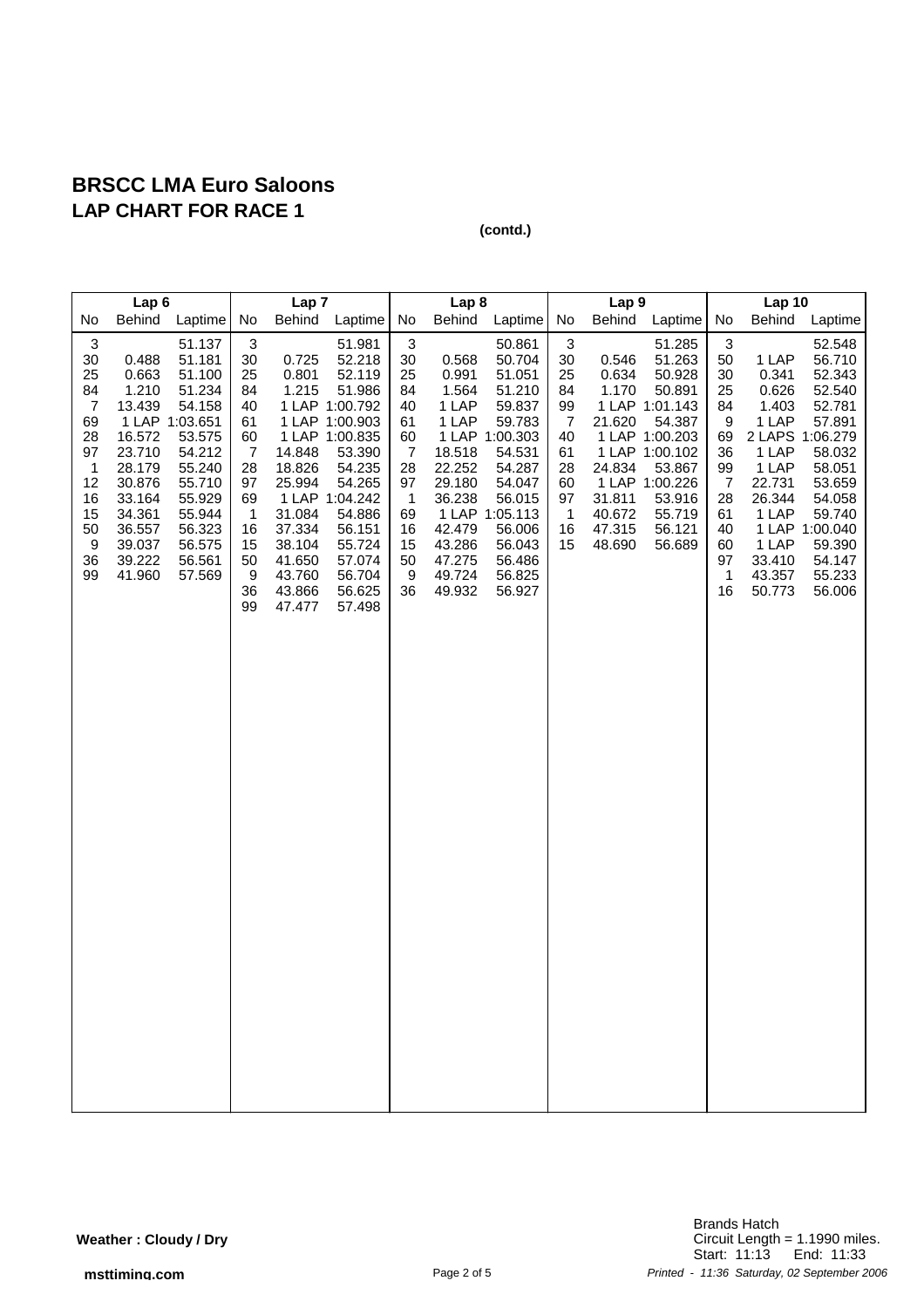|                                                                                                             | Lap 11                                                                                                                |                                                                                                                                                                                                 | Lap 12                                                                                                      |                                                                                                                      |                                                                                                                                                             |                                                                                                                   | Lap 13                                                                                                               |                                                                                                                                                                                                   |                                                                                                                                       | Lap 14                                                                                                               |                                                                                                                                                                                                   |                                                                                                                                | Lap <sub>15</sub>                                                                                                     |                                                                                                                                                                                |  |
|-------------------------------------------------------------------------------------------------------------|-----------------------------------------------------------------------------------------------------------------------|-------------------------------------------------------------------------------------------------------------------------------------------------------------------------------------------------|-------------------------------------------------------------------------------------------------------------|----------------------------------------------------------------------------------------------------------------------|-------------------------------------------------------------------------------------------------------------------------------------------------------------|-------------------------------------------------------------------------------------------------------------------|----------------------------------------------------------------------------------------------------------------------|---------------------------------------------------------------------------------------------------------------------------------------------------------------------------------------------------|---------------------------------------------------------------------------------------------------------------------------------------|----------------------------------------------------------------------------------------------------------------------|---------------------------------------------------------------------------------------------------------------------------------------------------------------------------------------------------|--------------------------------------------------------------------------------------------------------------------------------|-----------------------------------------------------------------------------------------------------------------------|--------------------------------------------------------------------------------------------------------------------------------------------------------------------------------|--|
| No                                                                                                          | Behind                                                                                                                | Laptime                                                                                                                                                                                         | No                                                                                                          |                                                                                                                      | Behind Laptime                                                                                                                                              | No                                                                                                                | Behind                                                                                                               | Laptime                                                                                                                                                                                           | No                                                                                                                                    | <b>Behind</b>                                                                                                        | Laptime                                                                                                                                                                                           | No                                                                                                                             | Behind                                                                                                                | Laptime                                                                                                                                                                        |  |
| 30<br>3<br>15<br>25<br>84<br>50<br>36<br>9<br>69<br>99<br>$\overline{7}$<br>28<br>97<br>61<br>60<br>40<br>1 | 0.228<br>1 LAP<br>0.759<br>1.710<br>1 LAP<br>1 LAP<br>1 LAP<br>1 LAP<br>25.313<br>29.302<br>37.248<br>1 LAP<br>48.044 | 50.820<br>51.389<br>55.574<br>51.294<br>51.468<br>57.449<br>57.151<br>58.249<br>2 LAPS 1:04.070<br>57.697<br>53.743<br>54.119<br>54.999<br>59.354<br>1 LAP 1:00.346<br>1 LAP 1:01.081<br>55.848 | 30<br>$\mathbf{3}$<br>25<br>84<br>16<br>15<br>50<br>36<br>9<br>99<br>$\overline{7}$<br>69<br>28<br>97<br>61 | 0.632<br>1.069<br>2.182<br>1 LAP<br>1 LAP<br>1 LAP<br>1 LAP<br>1 LAP<br>1 LAP<br>27.956<br>32.473<br>40.493<br>1 LAP | 51.031<br>51.435<br>51.341<br>51.503<br>57.483<br>57.353<br>56.374<br>56.537<br>56.823<br>57.758<br>53.674<br>2 LAPS 1:03.886<br>54.202<br>54.276<br>58.280 | 30<br>40<br>$\sqrt{3}$<br>25<br>60<br>84<br>$\mathbf 1$<br>16<br>15<br>50<br>36<br>9<br>7<br>99<br>28<br>69<br>97 | 1.029<br>1.385<br>2.599<br>1 LAP<br>1 LAP<br>1 LAP<br>1 LAP<br>1 LAP<br>1 LAP<br>31.612<br>1 LAP<br>36.136<br>44.636 | 50.812<br>2 LAPS 1:00.683<br>51.209<br>51.128<br>2 LAPS 1:01.662<br>51.229<br>56.862<br>55.701<br>55.635<br>56.476<br>56.558<br>57.361<br>54.468<br>58.731<br>54.475<br>2 LAPS 1:04.543<br>54.955 | 30<br>$\mathbf{3}$<br>25<br>84<br>61<br>$\overline{1}$<br>40<br>60<br>16<br>15<br>50<br>36<br>9<br>$\boldsymbol{7}$<br>28<br>99<br>97 | 1.052<br>1.573<br>3.187<br>1 LAP<br>1 LAP<br>1 LAP<br>1 LAP<br>1 LAP<br>1 LAP<br>34.288<br>39.936<br>1 LAP<br>48.306 | 50.870<br>50.893<br>51.058<br>51.458<br>2 LAPS 1:01.120<br>56.498<br>2 LAPS 1:02.328<br>2 LAPS 1:01.686<br>55.662<br>55.760<br>56.969<br>56.724<br>56.962<br>53.546<br>54.670<br>58.982<br>54.540 | 30<br>$\mathbf{3}$<br>25<br>84<br>69<br>$\overline{1}$<br>61<br>16<br>40<br>60<br>15<br>50<br>36<br>$\overline{7}$<br>28<br>99 | 1.977<br>2.281<br>3.196<br>1 LAP<br>2 LAPS<br>1 LAP<br>2 LAPS<br>1 LAP<br>1 LAP<br>1 LAP<br>37.680<br>44.087<br>1 LAP | 50.706<br>51.631<br>51.414<br>50.715<br>3 LAPS 1:03.991<br>56.174<br>58.551<br>56.249<br>59.678<br>2 LAPS 1:00.281<br>56.083<br>57.499<br>57.406<br>54.098<br>54.857<br>58.969 |  |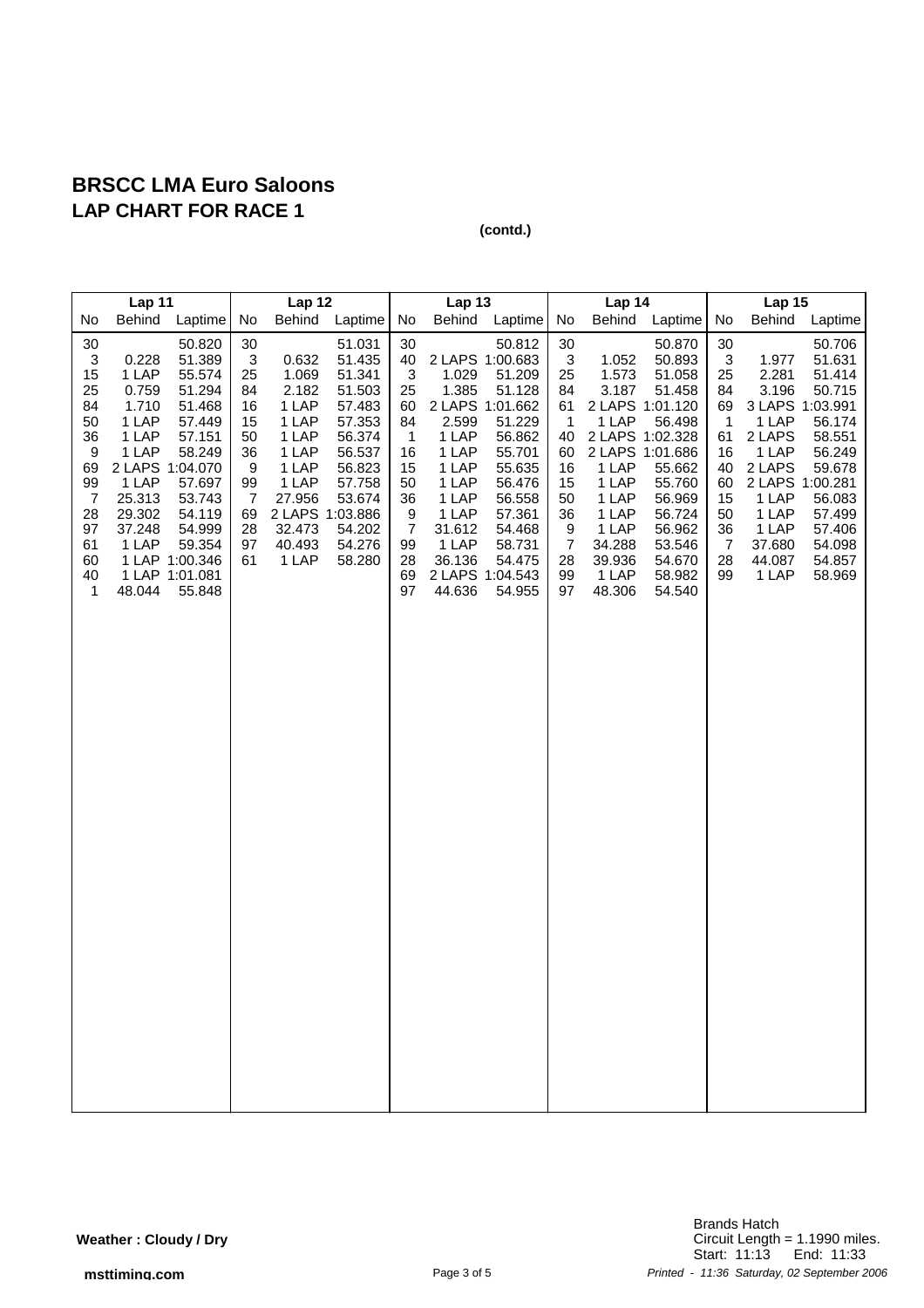|                                                                                               | Lap 16                                                                                                                                                               |                                                                                                                                |                                                                                                                                 | Lap 17                                                                                                                                                                                  |                                                                                                                                | Lap 18                                                                                                        |                                                                                                                                           |                                                                                                                                          | Lap 19                                                                               |                                                                                                                       |                                                                                                                      | Lap20                                                                                         |                                                                                                    |                                                                                                                                                                               |
|-----------------------------------------------------------------------------------------------|----------------------------------------------------------------------------------------------------------------------------------------------------------------------|--------------------------------------------------------------------------------------------------------------------------------|---------------------------------------------------------------------------------------------------------------------------------|-----------------------------------------------------------------------------------------------------------------------------------------------------------------------------------------|--------------------------------------------------------------------------------------------------------------------------------|---------------------------------------------------------------------------------------------------------------|-------------------------------------------------------------------------------------------------------------------------------------------|------------------------------------------------------------------------------------------------------------------------------------------|--------------------------------------------------------------------------------------|-----------------------------------------------------------------------------------------------------------------------|----------------------------------------------------------------------------------------------------------------------|-----------------------------------------------------------------------------------------------|----------------------------------------------------------------------------------------------------|-------------------------------------------------------------------------------------------------------------------------------------------------------------------------------|
| No                                                                                            | <b>Behind</b>                                                                                                                                                        | Laptime                                                                                                                        | No                                                                                                                              | <b>Behind</b>                                                                                                                                                                           | Laptime                                                                                                                        | No                                                                                                            | <b>Behind</b>                                                                                                                             | Laptime                                                                                                                                  | No                                                                                   | Behind                                                                                                                | Laptime                                                                                                              | No                                                                                            | Behind                                                                                             | Laptime                                                                                                                                                                       |
| $30\,$<br>97<br>3<br>25<br>84<br>69<br>1<br>61<br>16<br>15<br>40<br>60<br>50<br>7<br>36<br>28 | 1 LAP<br>2.834<br>3.006<br>3.446<br>3 LAPS 1:04.929<br>1 LAP<br>2 LAPS<br>1 LAP<br>1 LAP<br>2 LAPS 1:00.249<br>2 LAPS 1:00.205<br>1 LAP<br>41.159<br>1 LAP<br>47.291 | 51.068<br>54.802<br>51.925<br>51.793<br>51.318<br>57.801<br>58.930<br>55.570<br>56.538<br>57.141<br>54.547<br>58.481<br>54.272 | 30<br>25<br>$\sqrt{3}$<br>84<br>97<br>99<br>$\mathbf 1$<br>61<br>16<br>15<br>69<br>40<br>60<br>50<br>$\overline{7}$<br>36<br>28 | 3.218<br>3.448<br>3.788<br>1 LAP<br>2 LAPS 1:01.193<br>1 LAP<br>2 LAPS<br>1 LAP<br>1 LAP<br>3 LAPS 1:04.716<br>2 LAPS 1:00.032<br>2 LAPS 1:00.116<br>1 LAP<br>43.091<br>1 LAP<br>49.385 | 52.037<br>52.249<br>52.651<br>52.379<br>55.875<br>56.840<br>59.255<br>56.723<br>55.926<br>56.424<br>53.969<br>58.490<br>54.131 | 30<br>25<br>3<br>84<br>97<br>99<br>$\overline{1}$<br>16<br>15<br>61<br>69<br>$\overline{7}$<br>50<br>40<br>60 | 2.834<br>3.872<br>4.507<br>1 LAP<br>2 LAPS<br>1 LAP<br>1 LAP<br>1 LAP<br>2 LAPS<br>3 LAPS 1:03.848<br>46.211<br>1 LAP<br>2 LAPS<br>2 LAPS | 51.068<br>50.684<br>51.492<br>51.787<br>52.855<br>58.379<br>56.083<br>55.880<br>56.464<br>59.608<br>54.188<br>56.724<br>59.153<br>59.695 | 30<br>28<br>25<br>3<br>84<br>36<br>97<br>99<br>$\overline{1}$<br>16<br>15<br>61<br>7 | 1 LAP<br>1.347<br>3.482<br>4.064<br>2 LAPS 1:00.818<br>1 LAP<br>2 LAPS<br>1 LAP<br>1 LAP<br>1 LAP<br>2 LAPS<br>48.121 | 51.975<br>54.175<br>50.488<br>51.585<br>51.532<br>54.173<br>57.710<br>55.794<br>56.361<br>55.775<br>57.945<br>53.885 | 30<br>50<br>25<br>40<br>$\sqrt{3}$<br>28<br>60<br>84<br>69<br>97<br>36<br>99<br>1<br>16<br>15 | 2 LAPS<br>1.065<br>4.187<br>1 LAP<br>4.657<br>1 LAP<br>2 LAPS<br>2 LAPS<br>1 LAP<br>1 LAP<br>1 LAP | 51.364<br>57.016<br>51.082<br>3 LAPS 1:00.635<br>52.069<br>55.246<br>3 LAPS 1:00.135<br>51.957<br>4 LAPS 1:04.933<br>53.992<br>57.816<br>58.120<br>56.052<br>55.763<br>55.616 |